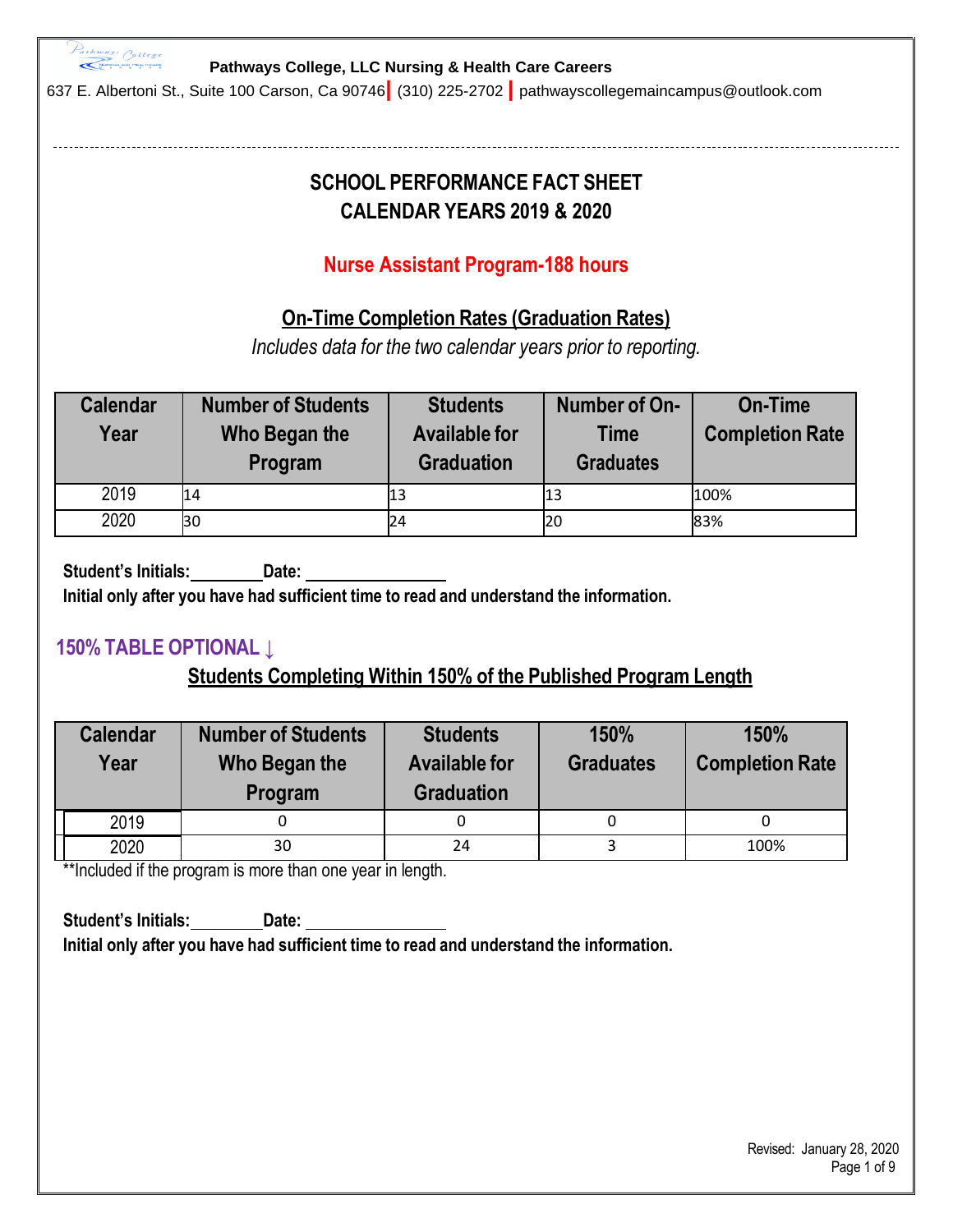

637 E. Albertoni St., Suite 100 Carson, Ca 90746**|** (310) 225-2702 **|** pathwayscollegemaincampus@outlook.com

## **Job Placement Rates** *(includes data for the two calendar years prior to reporting)*

| <b>Calendar</b> | Number of                                                | <b>Number of</b> | <b>Graduates</b><br><b>Graduates</b>      |                                 | <b>Placement Rate %</b>                |
|-----------------|----------------------------------------------------------|------------------|-------------------------------------------|---------------------------------|----------------------------------------|
| Year            | <b>Students</b><br><b>Who</b><br><b>Began</b><br>Program | <b>Graduates</b> | <b>Available for</b><br><b>Employment</b> | Employed in the<br><b>Field</b> | <b>Employed in the</b><br><b>Field</b> |
| 2019            | 14                                                       | 13               | 6                                         | 4                               | 67%                                    |
| 2020            | 30                                                       | 24               | 20                                        | 17                              | 85%                                    |

You may obtain from the institution a list of the employment positions determined to be in the field for which a student received education and training. **(Students may go to the following website, pathwayscollege.com or call (310) 225- 2702)**

### **Gainfully Employed Categories** *(includes data for the two calendar years prior to reporting)*

| <b>Calendar Year</b> | <b>Graduate Employed</b><br>in the Field<br>20-29 Hours Per<br><b>Week</b> | <b>Graduates Employed in the</b><br><b>Field at Least 30 Hours Per</b><br><b>Week</b> | <b>Total Graduates</b><br><b>Employed in the</b><br><b>Field</b> |
|----------------------|----------------------------------------------------------------------------|---------------------------------------------------------------------------------------|------------------------------------------------------------------|
| 2019                 |                                                                            |                                                                                       | 4                                                                |
| 2020                 |                                                                            | 15                                                                                    | 17                                                               |

### **Part-Time vs. Full-Time Employment**

### **Single Position vs. Concurrent Aggregated Position**

| <b>Calendar Year</b> | <b>Graduates</b><br><b>Employed in the</b><br><b>Field in a Single</b><br><b>Position</b> | <b>Graduates Employed in the</b><br><b>Field in Concurrent</b><br><b>Aggregated Positions</b> | <b>Total Graduates</b><br><b>Employed in the</b><br><b>Field</b> |
|----------------------|-------------------------------------------------------------------------------------------|-----------------------------------------------------------------------------------------------|------------------------------------------------------------------|
| 2019                 | 4                                                                                         |                                                                                               | 4                                                                |
| 2020                 | 17                                                                                        |                                                                                               | 17                                                               |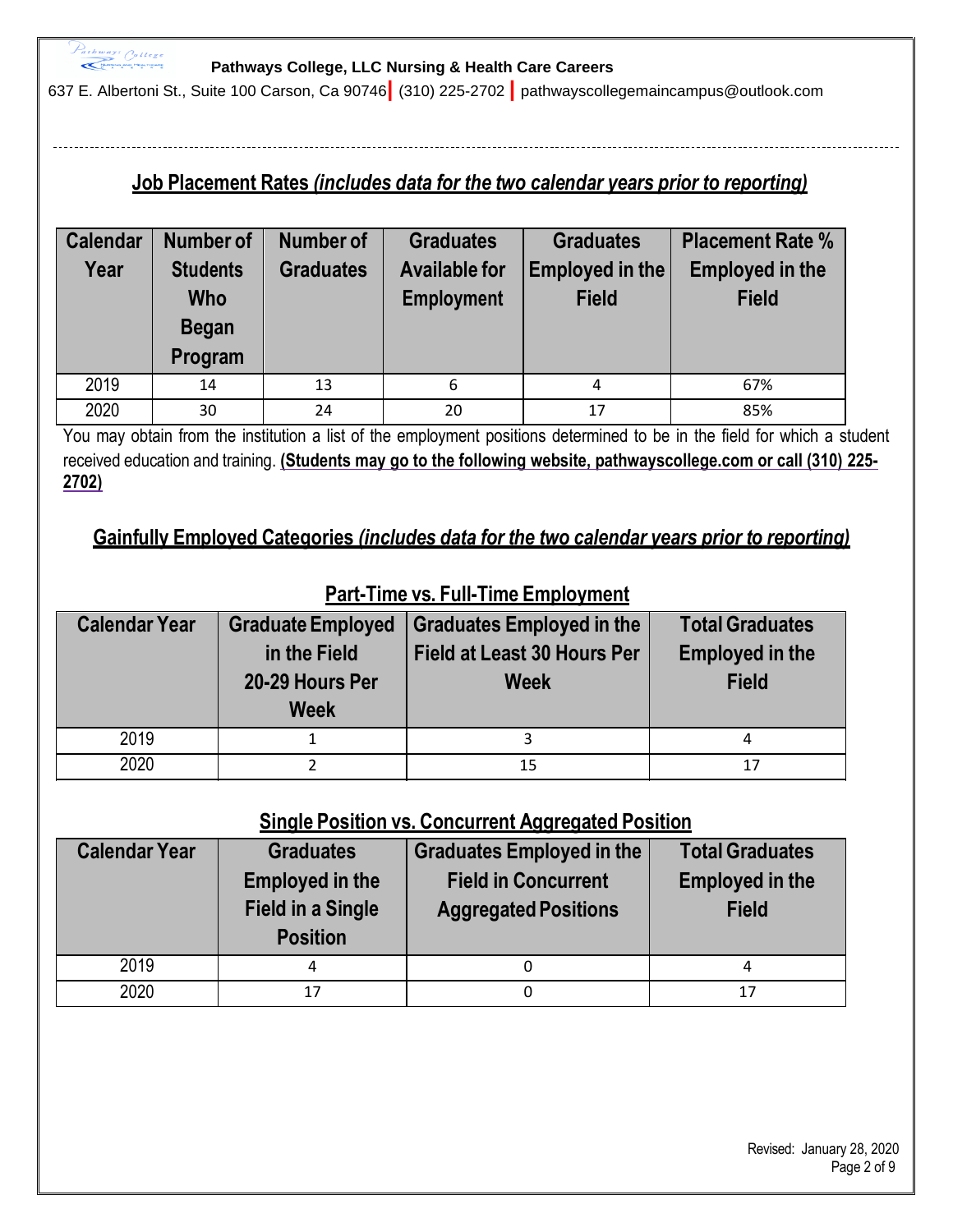

637 E. Albertoni St., Suite 100 Carson, Ca 90746**|** (310) 225-2702 **|** pathwayscollegemaincampus@outlook.com

# **Self-Employed / Freelance Positions**

| <b>Calendar Year</b> | <b>Graduates Employed who are Self-</b><br><b>Employed or Working Freelance</b> | <b>Total Graduates</b><br><b>Employed in the Field</b> |
|----------------------|---------------------------------------------------------------------------------|--------------------------------------------------------|
| 2019                 |                                                                                 |                                                        |
| 2020                 |                                                                                 | 17                                                     |

## **InstitutionalEmployment**

| <b>Calendar Year</b> | <b>Graduates Employed in the Field who are</b><br><b>Employed by the Institution, an Employer</b><br>Owned by the Institution, or an Employer<br>who Shares Ownership with the<br>Institution. | <b>Total Graduates</b><br><b>Employed in the Field</b> |
|----------------------|------------------------------------------------------------------------------------------------------------------------------------------------------------------------------------------------|--------------------------------------------------------|
| 2019                 | 0                                                                                                                                                                                              | 4                                                      |
| 2020                 | 0                                                                                                                                                                                              | 17                                                     |

**Student's Initials: Date:**

**Initial only after you have had sufficient time to read and understand the information.**

### **IF the majority of graduates from this program obtain jobs in self-employment or freelance work add:**

This program may result in freelance or self-employment.

- The work available to graduates of this program is usually for freelance or self-employment.
- This type of work may not be consistent.
- The period of employment can range from one day to weeks to several months.
- Hours worked in a day or week may be more or less than the traditional 8 hour work day or 40 hour work week.
- You can expect to spend unpaid time expanding your networks, advertising, promoting your services, or honing your skills.
- Once graduates begin to work freelance or are self-employed, they will be asked to provide documentation that they are employed as such so that they may be counted as placed for our job placement records.
- Students initialing this disclosure understand that either a majority or all of this school's graduates are employed in this manner and understand what comprises this work style.

**Student's Initials: Date: Only initial after you have had sufficient time to read and understand the information.**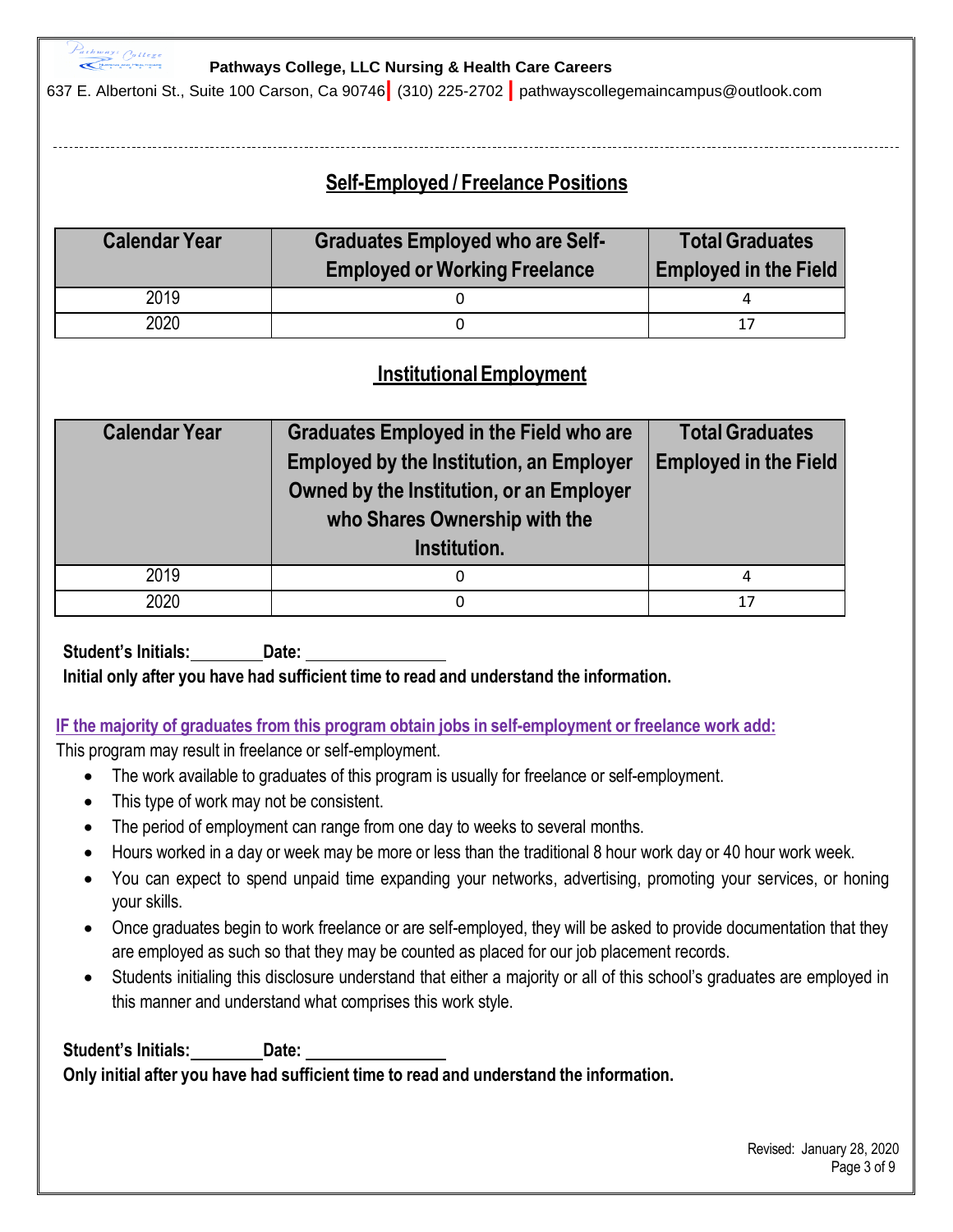

637 E. Albertoni St., Suite 100 Carson, Ca 90746**|** (310) 225-2702 **|** pathwayscollegemaincampus@outlook.com

## **License Examination Passage Rates** *(includes data for the two calendar years prior to reporting)*

| <b>Calendar</b><br>Year | <b>Number of</b><br><b>Graduates in</b><br><b>Calendar Year</b> | <b>Number of</b><br><b>Graduates</b><br><b>Taking Exam</b> | <b>Number Who</b><br><b>Passed First</b><br><b>Available Exam</b><br>Exam | <b>Number Who</b><br><b>Failed First</b><br><b>Available</b><br>Exam | <b>Passage</b><br><b>Rate</b> |
|-------------------------|-----------------------------------------------------------------|------------------------------------------------------------|---------------------------------------------------------------------------|----------------------------------------------------------------------|-------------------------------|
| 2019                    | N/A                                                             | N/A                                                        | N/A                                                                       | N/A                                                                  | N/A                           |
| 2020                    | N/A                                                             | N/A                                                        | N/A                                                                       | N/A                                                                  | N/A                           |

Licensure examination passage data is not available from the state agency administering the examination. We are unable to collect data from # graduates.

**Student's Initials: Date: Initial only after you have had sufficient time to read and understand the information.**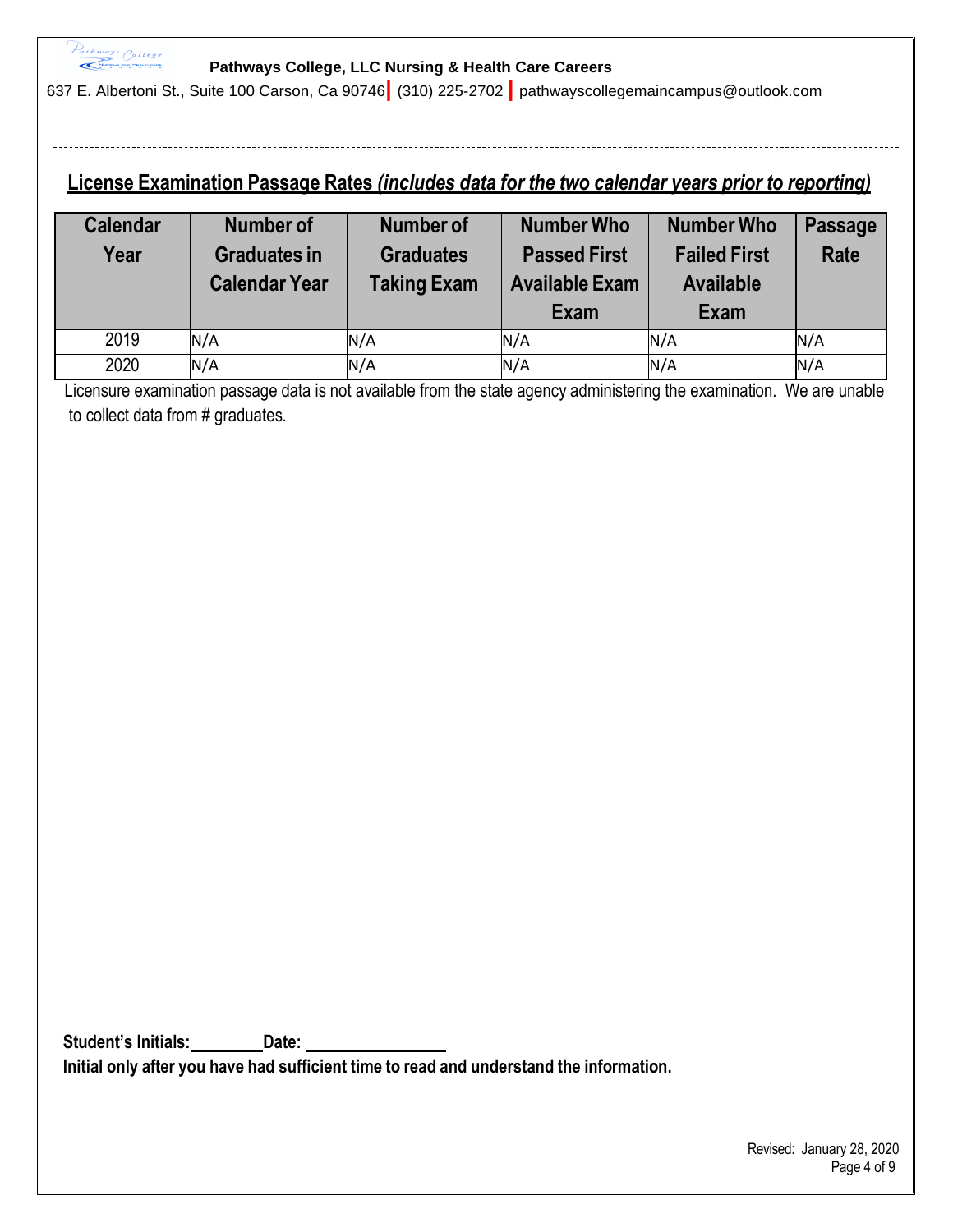Pathways College

### **Pathways College, LLC Nursing & Health Care Careers**

637 E. Albertoni St., Suite 100 Carson, Ca 90746**|** (310) 225-2702 **|** pathwayscollegemaincampus@outlook.com

## **Salary and Wage Information** *(includes data for the two calendar years prior to reporting)*

### **Annual salary and wages reported for graduates employed in the field.**

| <b>Calendar</b> | <b>Graduates</b>     | <b>Graduates</b>   | $ $20,001 $ \$35,001 |  | \$40,001 \$45,001 No Salary |
|-----------------|----------------------|--------------------|----------------------|--|-----------------------------|
| Year            | <b>Available for</b> | <b>Employed in</b> |                      |  | <b>Information</b>          |
|                 | <b>Employment</b>    | <b>Field</b>       | \$25,000 \$40,000    |  | \$45,000 \$50,000 Reported  |
| 2019            | 16                   |                    |                      |  |                             |
| 2020            | 17                   |                    | 15                   |  |                             |

A list of sources used to substantiate salary disclosures is available from the school. **(Students may go to the following website, pathwayscollege.com or call (310) 225-2702)**

**Student's Initials: Date: Initial only after you have had sufficient time to read and understand the information.**

# **Cost of Educational Program**

Total charges for the program for students completing on time in 2019: \$3272.00 Total charges may be higher for students that do not complete on time.

Total charges for the program for students completing on time in 2020: \$3272.00 Total charges may be higher for students that do not complete on time.

**Student's Initials: Date: Initial only after you have had sufficient time to read and understand the information.**

## **Federal Student Loan Debt**

.Students at Pathways are not eligible for federal student loans. This institution does not meet the U.S. Department of Education criteria that would allow its students to participate in federal student aid programs.

**Student's Initials: Date: Initial only after you have had sufficient time to read and understand the information.**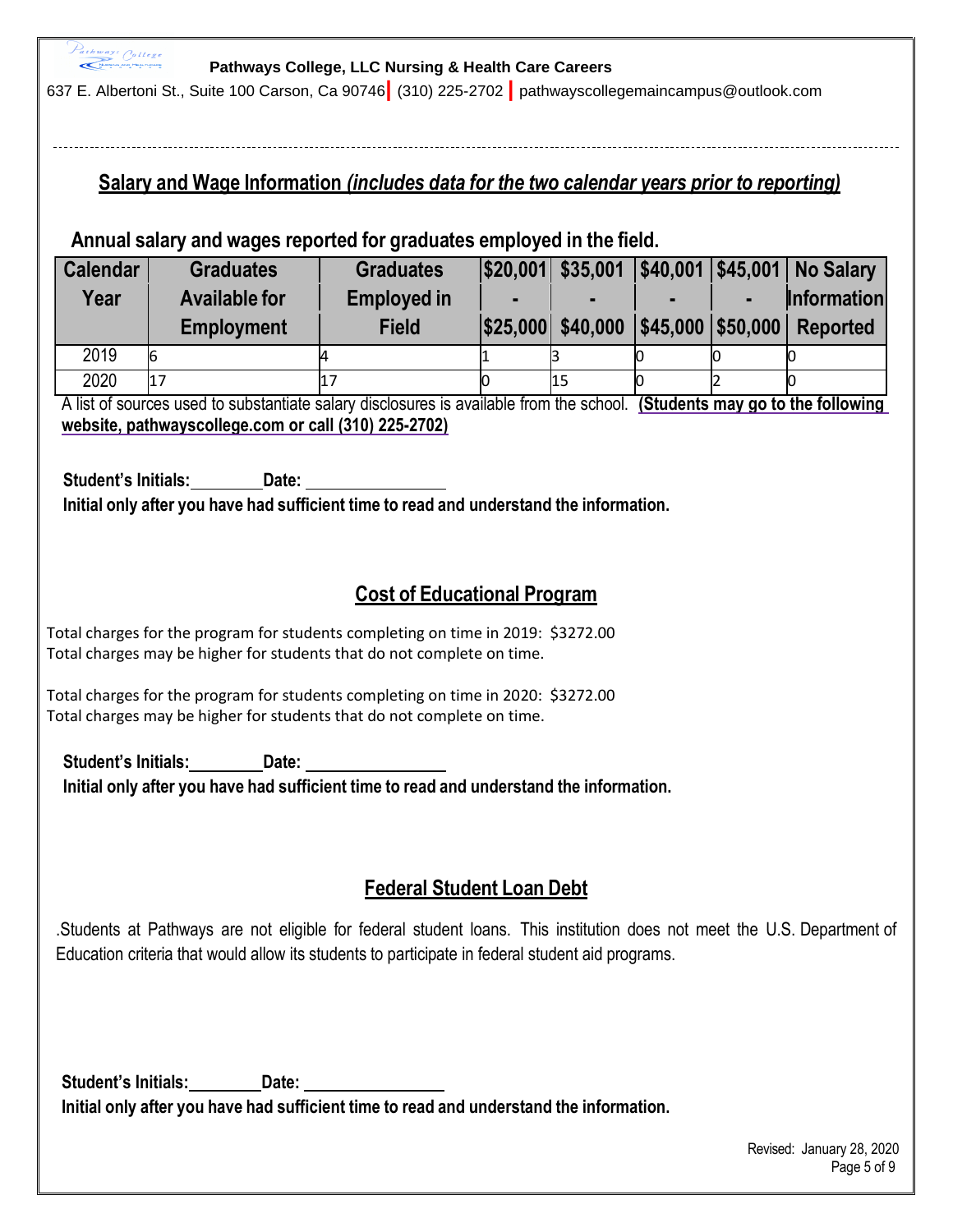$P_{athways}$   $O<sub>ollege</sub>$ 

### **Pathways College, LLC Nursing & Health Care Careers**

637 E. Albertoni St., Suite 100 Carson, Ca 90746**|** (310) 225-2702 **|** pathwayscollegemaincampus@outlook.com

This fact sheet is filed with the Bureau for Private Postsecondary Education. Regardless of any information you may have relating to completion rates, placement rates, starting salaries, or license exam passage rates, this fact sheet contains the information as calculated pursuant to state law.

Any questions a student may have regarding this fact sheet that have not been satisfactorily answered by the institution may be directed to the Bureau for Private Postsecondary Education at 1747 N. Market Blvd, Suite 225, Sacramento, CA 95834, [www.bppe.ca.gov,](http://www.bppe.ca.gov/) toll-free telephone number (888) 370-7589 or by fax (916) 263-1897.

Student Name - Print

Student Signature Date **Date** 

School Official Date Date Control of the Date Date Date Date Date Date Date

 Revised: January 28, 2020 Page 6 of 9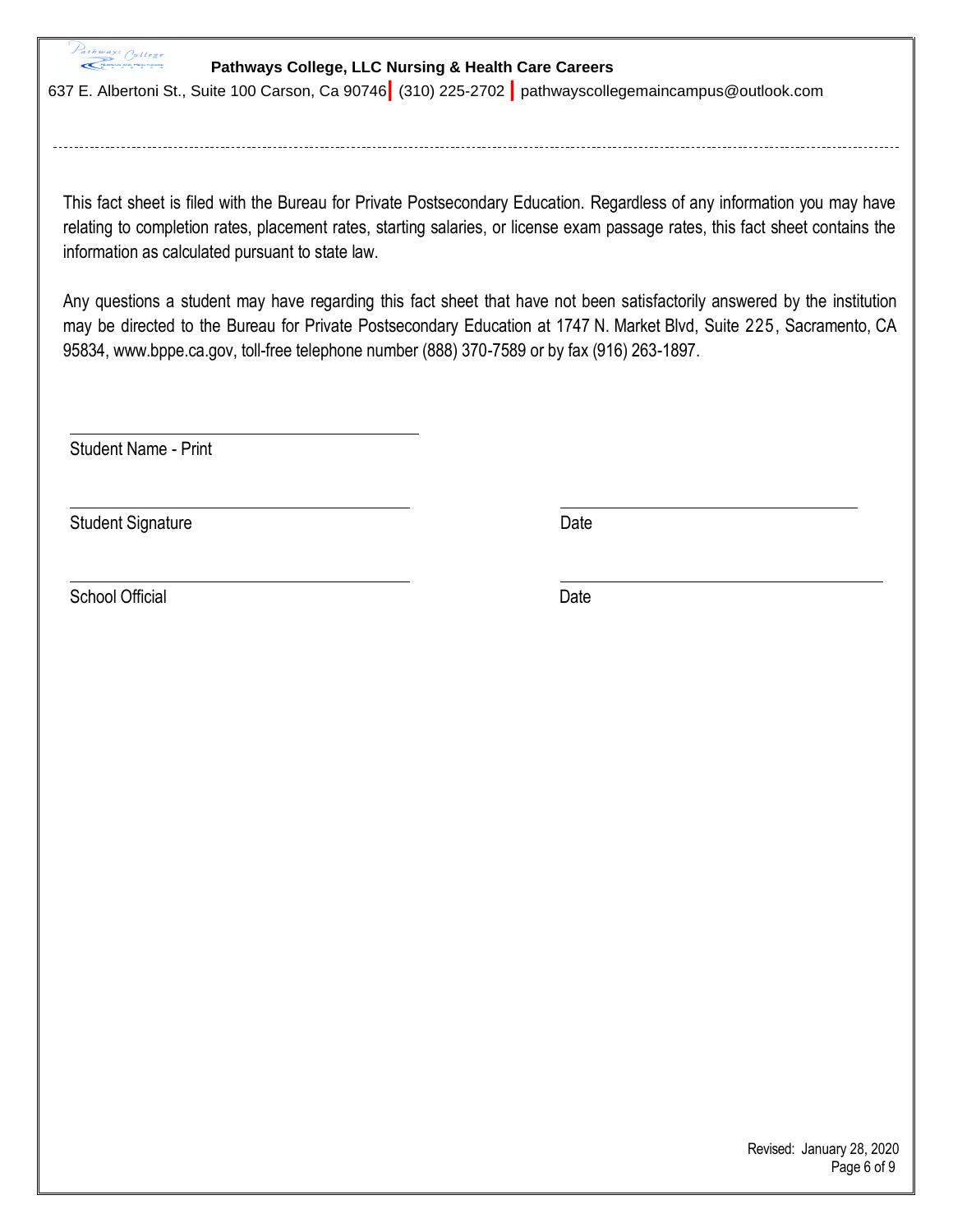

637 E. Albertoni St., Suite 100 Carson, Ca 90746**|** (310) 225-2702 **|** pathwayscollegemaincampus@outlook.com

# **Definitions**

- "Number of Students Who Began the Program" means the number of students who began a program who were scheduled to complete the program within 100% of the published program length within the reporting calendar year and excludes all students who cancelled during the cancellation period.
- "Students Available for Graduation" is the number of students who began the program minus the number of students who have died, been incarcerated, or been called to active military duty.
- "Number of On-time Graduates" is the number of students who completed the program within 100% of the published program length within the reporting calendar year.
- "On-time Completion Rate" is the number of on-time graduates divided by the number of students available for graduation.
- "150% Graduates" is the number of students who completed the program within 150% of the program length (includes on-time graduates).
- "150% Completion Rate" is the number of students who completed the program in the reported calendar year within 150% of the published program length, including on-time graduates, divided by the number of students available for graduation.
- "Graduates Available for Employment" means the number of graduates minus the number of graduates unavailable for employment.
- "Graduates Unavailable for Employment" means the graduates who, after graduation, die, become incarcerated, are called to active military duty, are international students that leave the United States or do not have a visa allowing employment in the United States, or are continuing their education in an accredited or bureau-approved postsecondary institution.
- "Graduates Employed in the Field" means graduates who beginning within six months after a student completes the applicable educational program are gainfully employed, whose employment has been reported, and for whom the institution has documented verification of employment. For occupations for which the state requires passing an examination, the six months period begins after the announcement of the examination results for the first examination available after a student completes an applicable educational program.
- "Placement Rate Employed in the Field" is calculated by dividing the number of graduates gainfully employed in the field by the number of graduates available for employment.
- "Number of Graduates Taking Exam" is the number of graduates who took the first available exam in the reported calendar year.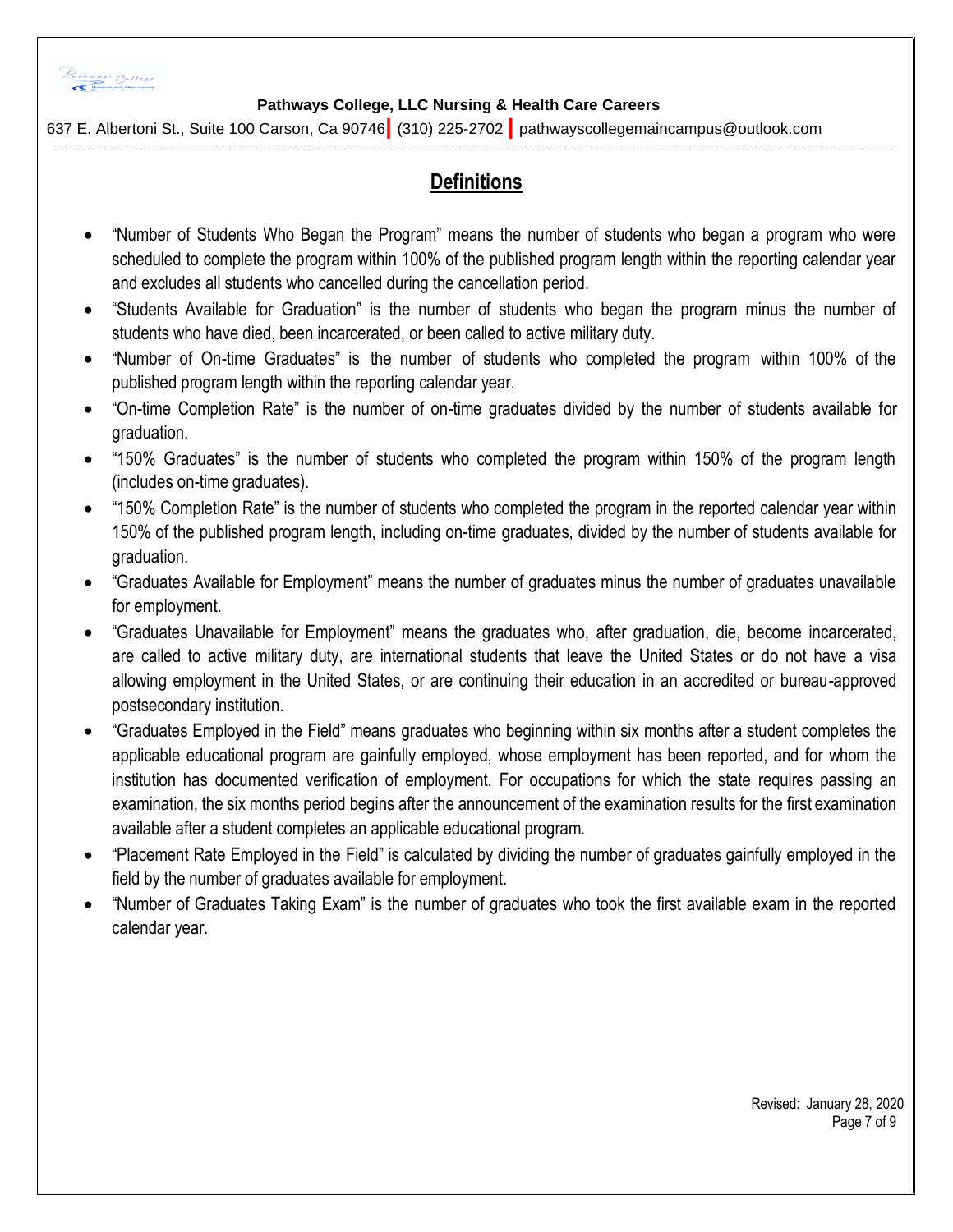

637 E. Albertoni St., Suite 100 Carson, Ca 90746**|** (310) 225-2702 **|** pathwayscollegemaincampus@outlook.com

- "First Available Exam Date" is the date for the first available exam after a student completed a program.
- "Passage Rate" is calculated by dividing the number of graduates who passed the exam by the number of graduates who took the reported licensing exam.
- "Number Who Passed First Available Exam" is the number of graduates who took and passed the first available licensing exam after completing the program.
- "Salary" is as reported by graduate or graduate's employer.
- "No Salary Information Reported" is the number of graduates for whom, after making reasonable attempts, the school was not able to obtain salary information.